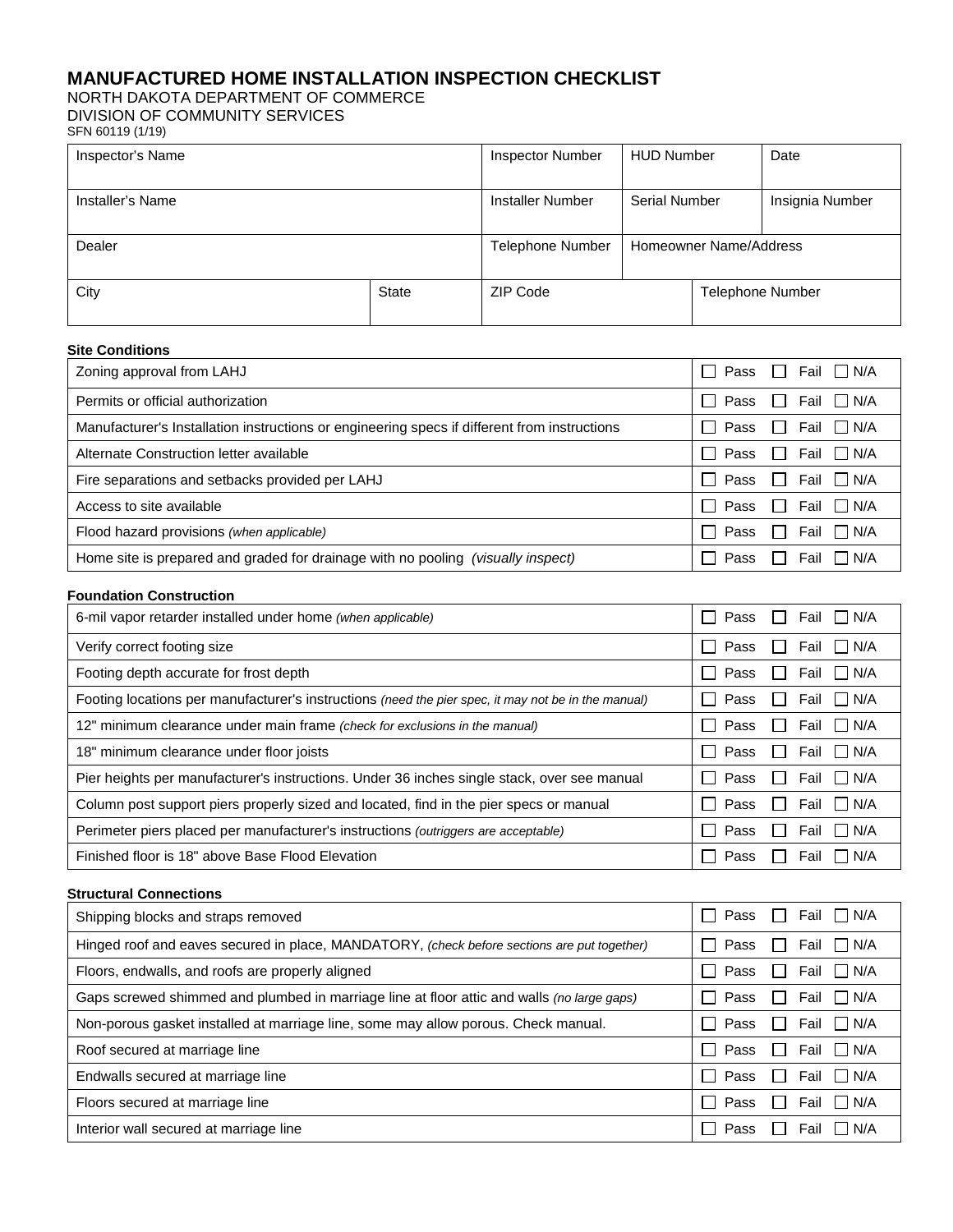## **Anchoring and Tie Downs**

| Approved anchors and straps (see anchor literature from installer/dealer)                       | Pass<br>$\Box$ Fail $\Box$ N/A                |
|-------------------------------------------------------------------------------------------------|-----------------------------------------------|
| Anchors approved for soil conditions (see anchor literature from installer/dealer)              | Pass<br>Fail $\Box$ N/A<br>$\mathbf{I}$       |
| Anchor location and spacing per manufacturer's instructions                                     | Pass<br>I I N/A<br>Fail<br>$\perp$            |
| Anchor depth in soil per manufacturer's instructions (below the frost line)                     | Pass<br>Fail<br>I I N/A<br>$\mathbf{I}$       |
| Proper anchor strap attachment to chassis (buckle must be at the top, see instructions)         | Pass<br>Fail<br>I IN/A<br>$\mathbf{I}$        |
| Longitudinal tie downs are installed (when applicable) see the installation manual              | Fail I N/A<br>Pass<br>$\perp$<br>$\mathsf{L}$ |
| Stabilizer plates installed, only needed if anchor head faces straight up or away from the home | Fail IN/A<br>I Pass<br>$\mathbf{I}$           |
| Anchors in the concrete pier must be an approved anchor for concrete                            | $\Box$ N/A<br>Pass<br>$\mathbf{I}$<br>Fail    |
| Anchor proprietary system (Xi2, minuteman, oliver, etc.)                                        | IIN/A<br>Pass<br>Fail                         |

## **Mechanical Connections**

| Appliance connections conform with manufacturer's instructions (should be done at the factory) | Pass<br>Fail<br>$\Box$<br>N/A                         |
|------------------------------------------------------------------------------------------------|-------------------------------------------------------|
| Appliance shipping blocks and straps are removed                                               | $\Box$ Pass<br>I IN/A<br>Fail<br>$\mathsf{L}$         |
| Ship-loose flue vents are installed through roof and flashed                                   | $\mathbf{I}$<br>Pass<br>Fail<br>I I N/A               |
| Range and dryer exhausts are properly installed                                                | $\perp$<br>Pass<br>I IN/A<br>Fail                     |
| Range and dryer exhausts are properly terminated                                               | $\perp$<br>Pass<br>$\Box$ N/A<br>Fail<br>$\mathbf{L}$ |
| Condensate lines drain outside home for A/C, if present                                        | $\Box$ Pass<br>Fail $\Box$ N/A<br>$\perp$             |
| Cross-over ducting properly supported of the ground (may not be present)                       | П<br>$\Box$ N/A<br>Pass<br>Fail<br>$\mathbf{L}$       |
| Cross-over ducting has no crimps, tears, or compression                                        | П<br>Pass<br>Fail<br>I IN/A                           |
| Gas cross over connection is made with approved materials (Verify, don't inspect)              | N/A<br>Pass<br>$\perp$<br>Fail<br>$\perp$             |
| All required tests have been successfully completed                                            | $\mathbf{I}$<br>N/A<br>Pass<br>$\perp$<br>Fail        |

## **Plumbing Connections**

| Water and drain connections have been properly made                                        | Pass<br>I N/A<br>Fail                                           |
|--------------------------------------------------------------------------------------------|-----------------------------------------------------------------|
| Ship-loose plumbing is installed                                                           | Pass<br>$\mathbf{L}$<br>IIN/A<br>Fail                           |
| Drain line piping is graded and has cleanouts when required                                | Pass<br>I IN/A<br>$\mathbf{I}$<br>Fail                          |
| Drain pipe materials are approved type                                                     | Pass<br>l In/A<br>Fail<br>$\sim$                                |
| Water pipe materials are approved type                                                     | Pass<br>N/A<br>$\mathbf{I}$<br>Fail<br>$\mathsf{L}$             |
| Drain piping is supported at proper intervals                                              | Pass<br>I I N/A<br>$\mathbf{I}$<br>Fail                         |
| Water piping is supported at proper interval                                               | Pass<br>I I N/A<br>$\blacksquare$<br>Fail                       |
| Drain and waterline penetrations through floor have been sealed                            | Pass<br>I I N/A<br>$\mathbf{L}$<br>Fail                         |
| Plumbing access covers and insulation have been replaced                                   | Pass<br>$\mathsf{I}$ $\mathsf{I}$ N/A<br>$\mathbf{I}$<br>Fail   |
| Water lines and P-traps are protected from freezing (water lines heat taped and insulated) | Pass<br>I I N/A<br>Fail<br>$\mathbf{I}$                         |
| Water and drain crossover connections have been properly made                              | Pass<br>IIN/A<br>$\mathbf{L}$<br>Fail                           |
| All required tests have been successfully completed                                        | Pass<br>N/A<br>$\mathbf{I}$<br>Fail<br>$\overline{\phantom{a}}$ |
| Water heater drain pan line plumbed to exterior                                            | Pass<br>N/A<br>Fail                                             |